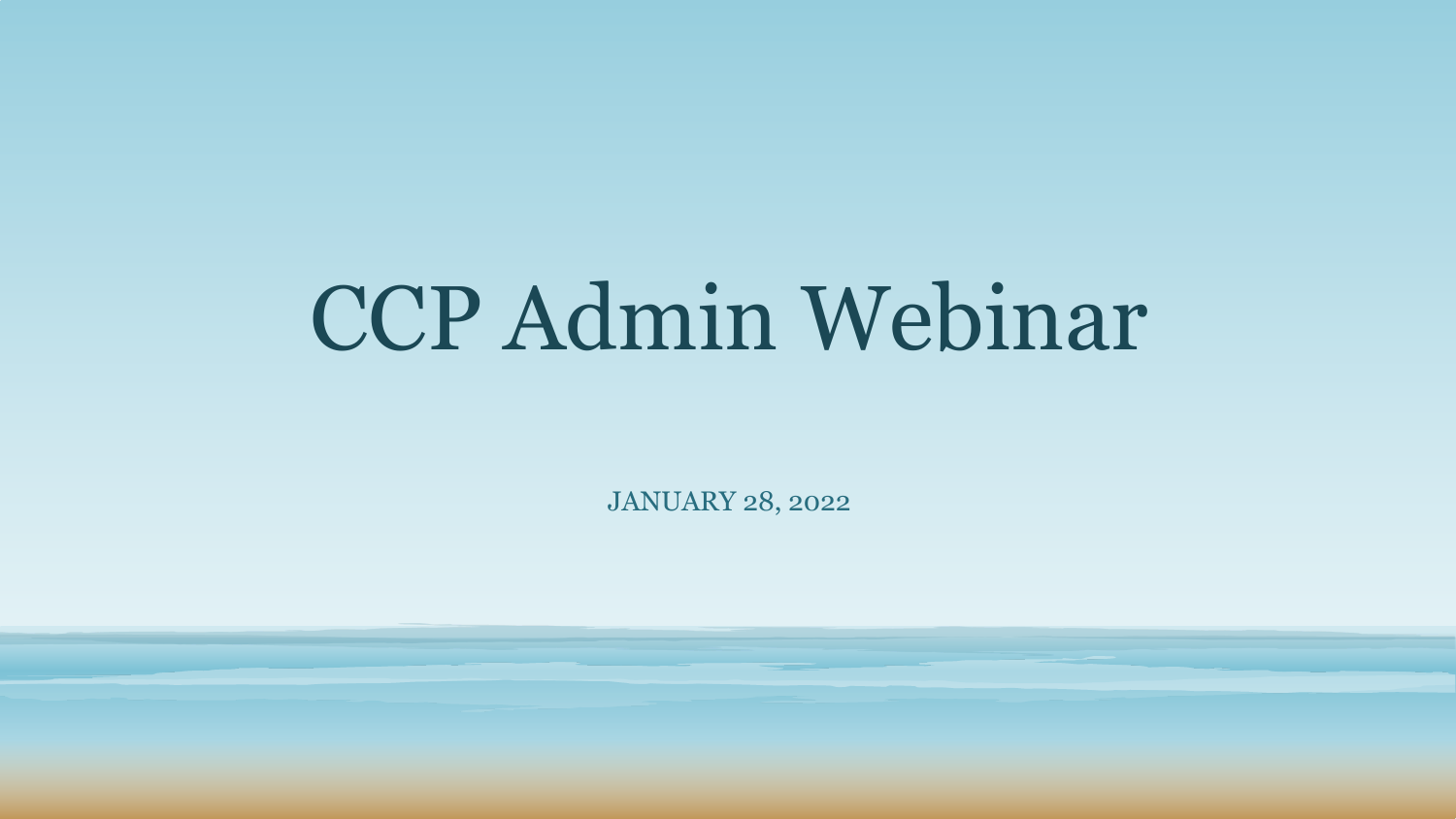## Status of our Extension Requests

- After submitting our 90-day extension proposal, FEMA/SAMHSA asked California to submit a 30 day extension proposal.
- Due to the holidays, FEMA acknowledged they needed more time to review our larger proposal.
- The 30 day extension proposal was submitted and we hope to hear of its approval soon, it would extend the program to March 11th.
- DHCS is submitting a 60 day extension proposal, which would extend the program until May 10th.
- DHCS intends to also apply for <u>another</u> 90 day extension that will be a phase down to program end on August 8<sup>th</sup>, 2022.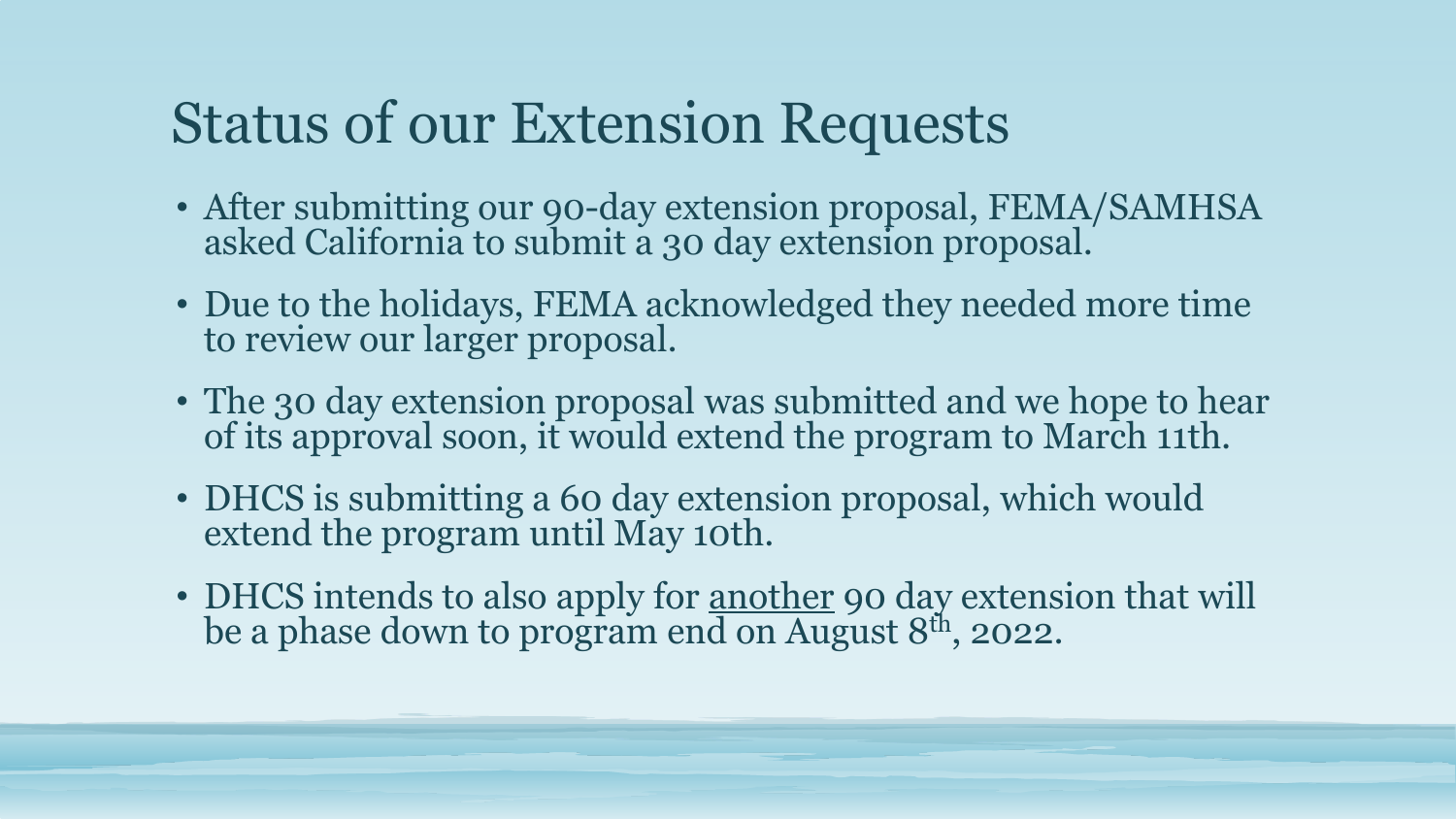### Contract Amendments

- When we receive approval of the 30 day extension, we will send out simple amendments to extend the program.
- Please sign and return via docusign.
- We expect the 30 day extension will continue the current funding levels.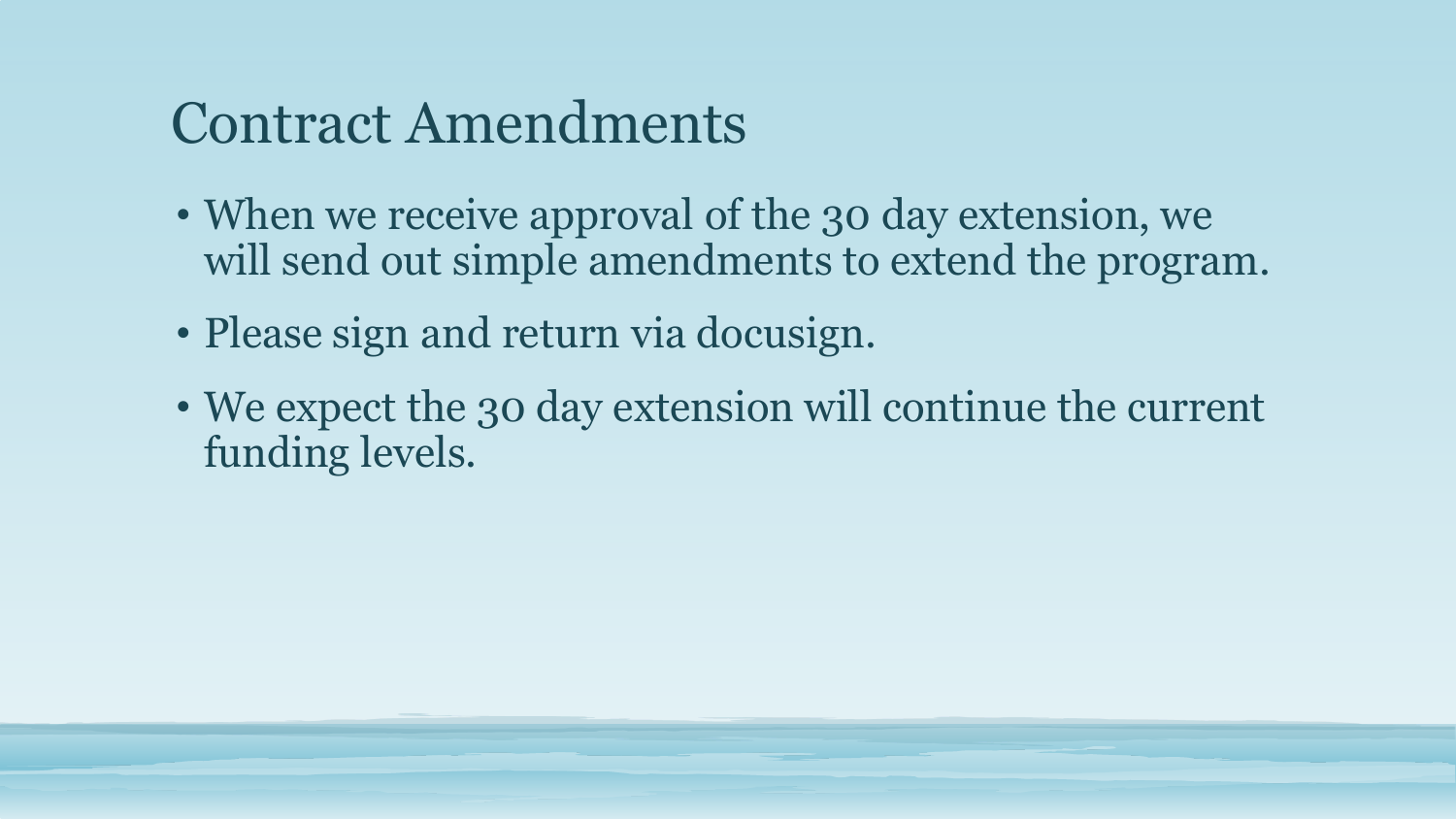## Invoices

- Please stay up to date on sending in your invoices.
- Revised invoice template is on the repository site and is for invoices for September forward. Please use updated template.
- You can send in supplemental invoices with the new invoice, back to September.
- Repository site also includes the Travel Expense Form, which must be filled out with google maps for mileage attached.
- FEMA has notified us that mileage rates have increased on January 1, 2022 to \$0.585/mile from \$0.56/mile.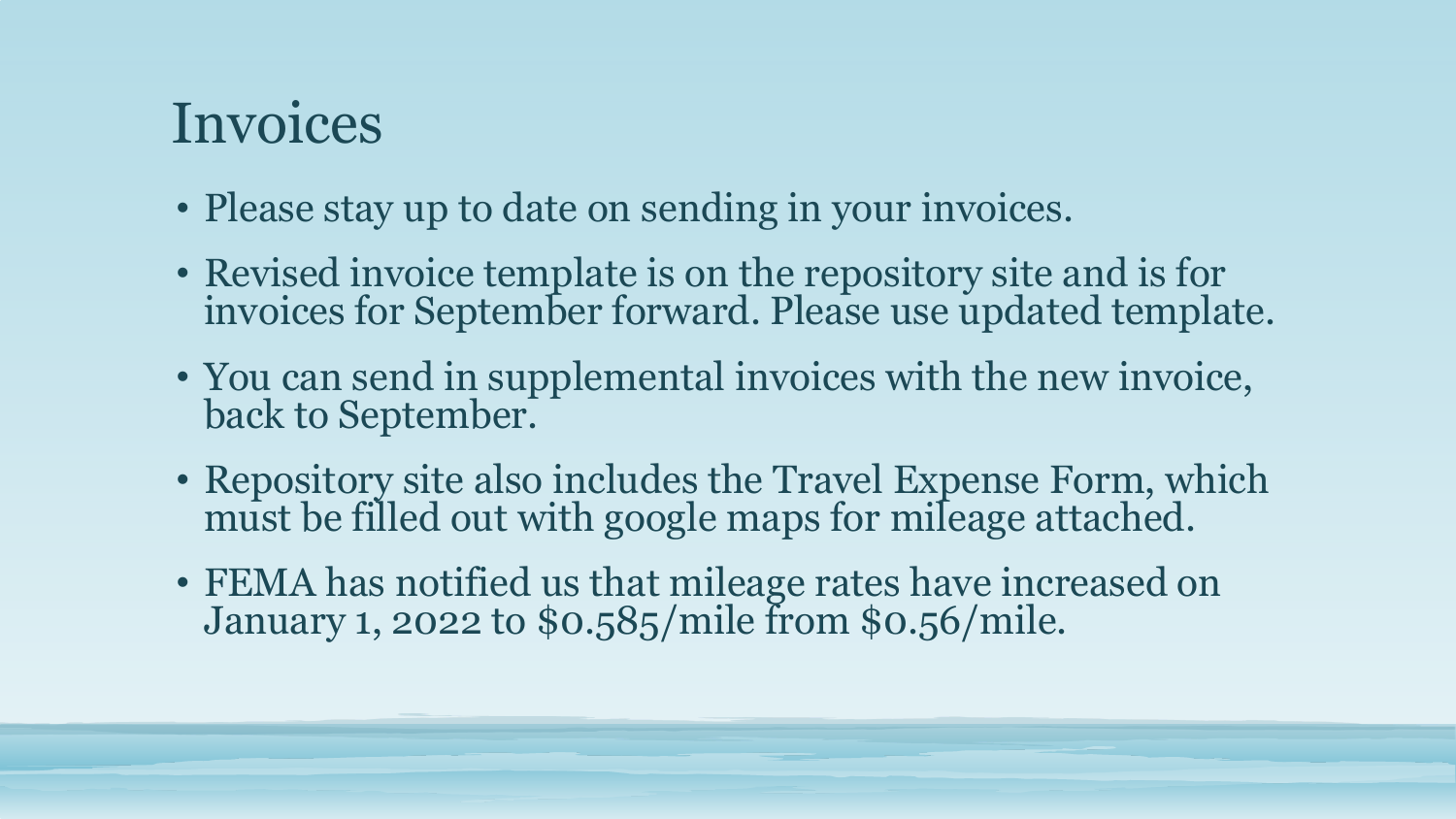#### Serving Individuals who are Deaf or Have Hearing Impairments

- FEMA/SAMHSA is interested in how we are serving these individuals.
- If you have counselors that know American Sign Language (ASL), please put your agency in the chat. If you know the number of counselors that have this skill, include the number.
- Look for a survey monkey on this topic that will be sent to the P.C.s this next week.
- We understand that most clinics are required to have this service for those who are in-person, but do any of you provide this virtually?
- How would those subs and counselors who know ASL like to receive these referrals?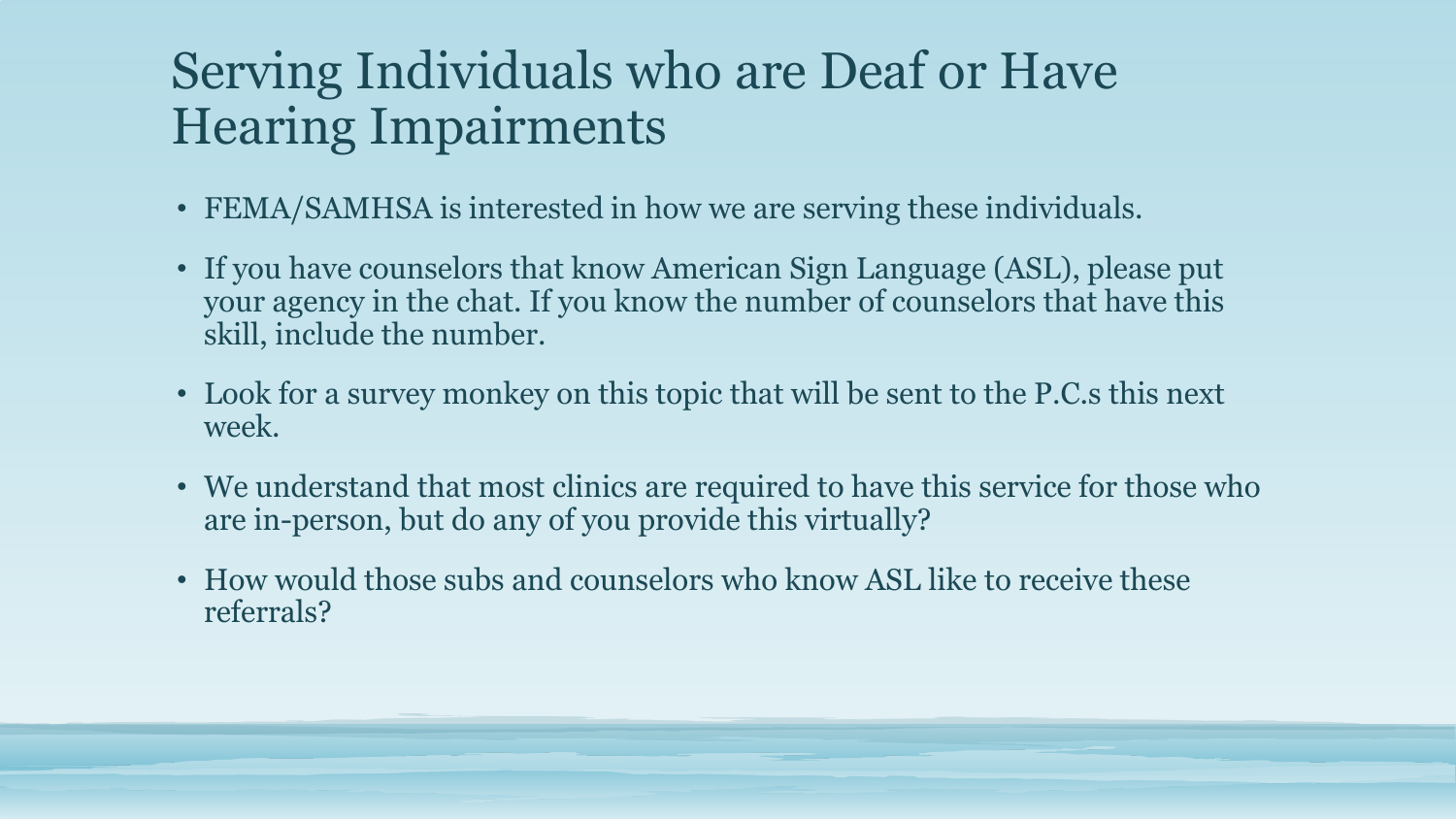## Masks and At-Home Test Kits

- FEMA allows reimbursement for disposable masks only.
- Free N-95 masks are now available at many pharmacies and some subs have received free N-95 masks through their counties.
- Some subs have ordered free tests through this link:
- iHealth Test Order [· Starter Portal \(powerappsportals.us\)](https://urldefense.proofpoint.com/v2/url?u=https-3A__labsupport.powerappsportals.us_ihealthorder_&d=DwMFAw&c=euGZstcaTDllvimEN8b7jXrwqOf-v5A_CdpgnVfiiMM&r=KQFHuL88IxIQJJLP1UuU71aWOLV3MaFREQ_1Y3vIuYE&m=v8_jOsQ1aOiJdsAKtJ_3id_DawV0E1n-0vS9RcqoCDI&s=5qoaIyUTC2nG31p3dpRaQgAAAxv6dmGGoBbt7C1K3Uc&e=)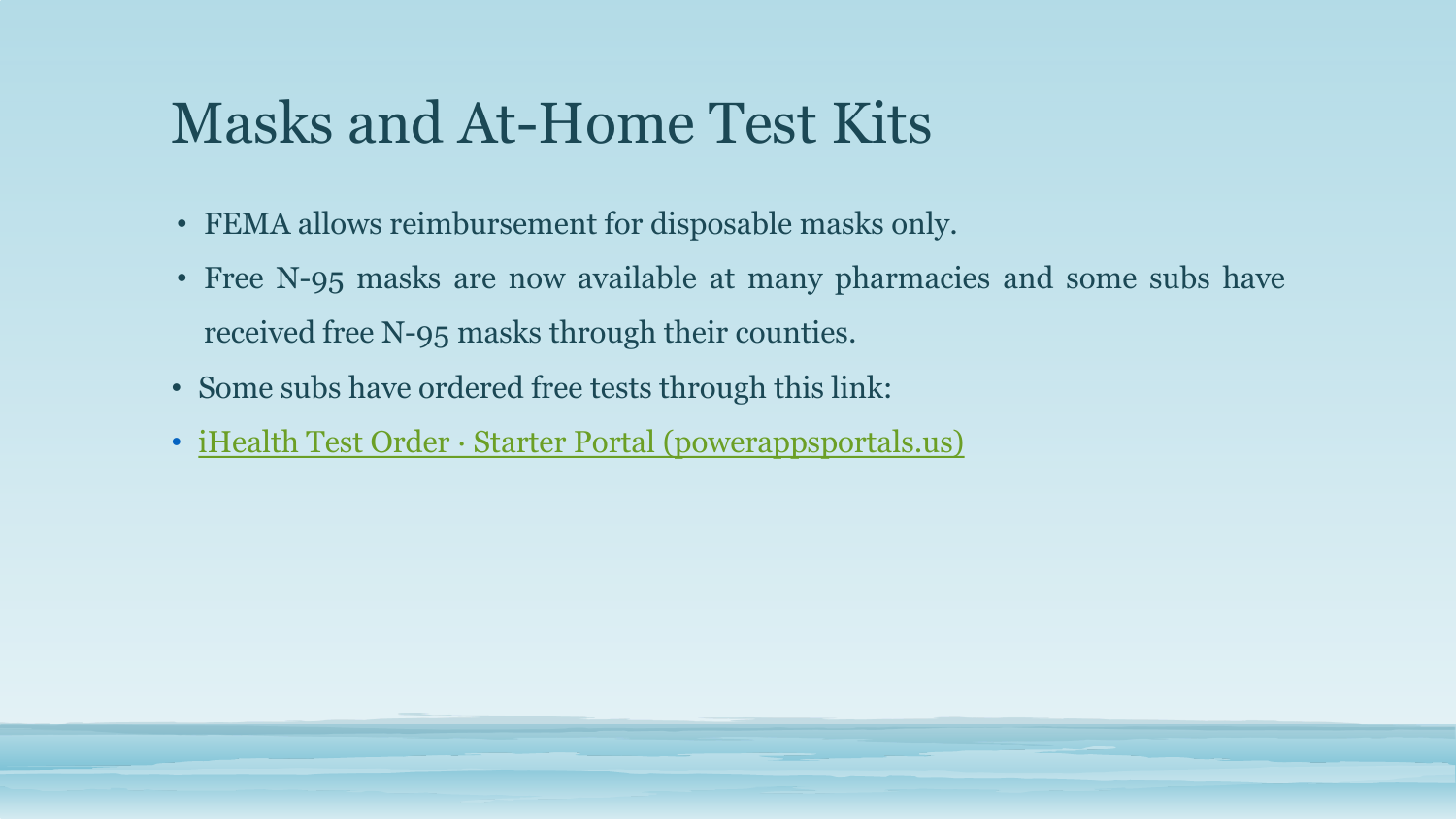## Requirements on Subs

- The fifth Summary of Accomplishments covers December and January and is due February 4th.
- We will continue requiring summaries until the program end.